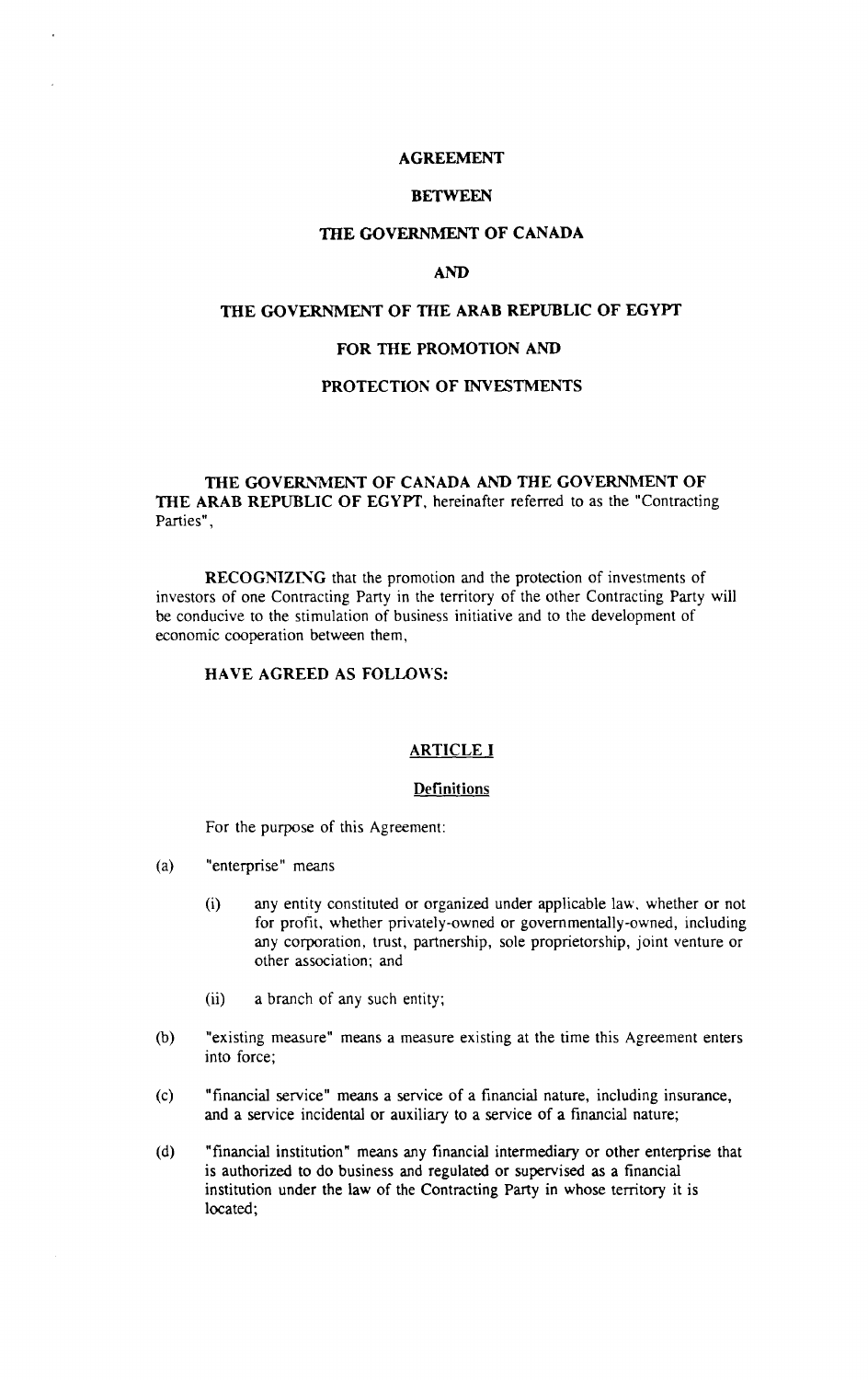- (e) "intellectual property rights" means copyright and related rights, trademark rights, patent rights, rights in layout designs of semiconductor integrated circuits, trade secret rights, plant breeders' rights, rights in geographical indications and industrial design rights;
- (f) "investment" means any kind of asset owned or controlled either directly, or indirectly through an investor of a third State, by an investor of one Contracting Party in the territory of the other Contracting Party in accordance with the latter's laws and, in particular, though not exclusively, includes:
	- (i) movable and immovable property and any related property rights, such as mortgages, liens or pledges;
	- (ii) shares, stock, bonds and debentures or any other form of participation in a company, business enterprise or joint venture;
	- (iii) money, claims to money, and claims to performance under contract having a financial value;
	- (iv) goodwill;
	- (v) intellectual property rights;
	- (vi) rights, conferred by law or under contract, to undertake any economic and commercial activity, including any rights to search for, cultivate, extract or exploit natural resources.

but does not mean real estate or other property, tangible or intangible, not acquired in the expectation or used for the purpose of economic benefit or other business purposes.

Any change in the form of an investment does not affect its character as an investment.

(g) "investor" means:

in the case of Canada:

- (i) any natural person possessing the citizenship of or permanently residing in Canada in accordance with its laws; or
- (ii) any enterprise incorporated or duly constituted in accordance with applicable laws of Canada,

who makes the investment in the territory of the Arab Republic of Egypt; and

in the case of the Arab Republic of Egypt:

any natural or juridical person, including the Government of the Arab Republic of Egypt who invests in the territory of Canada.

(i) the term "natural person" means any natural person holding the nationality of the Arab Republic of Egypt in accordance with its laws and who does not possess the citizenship of Canada.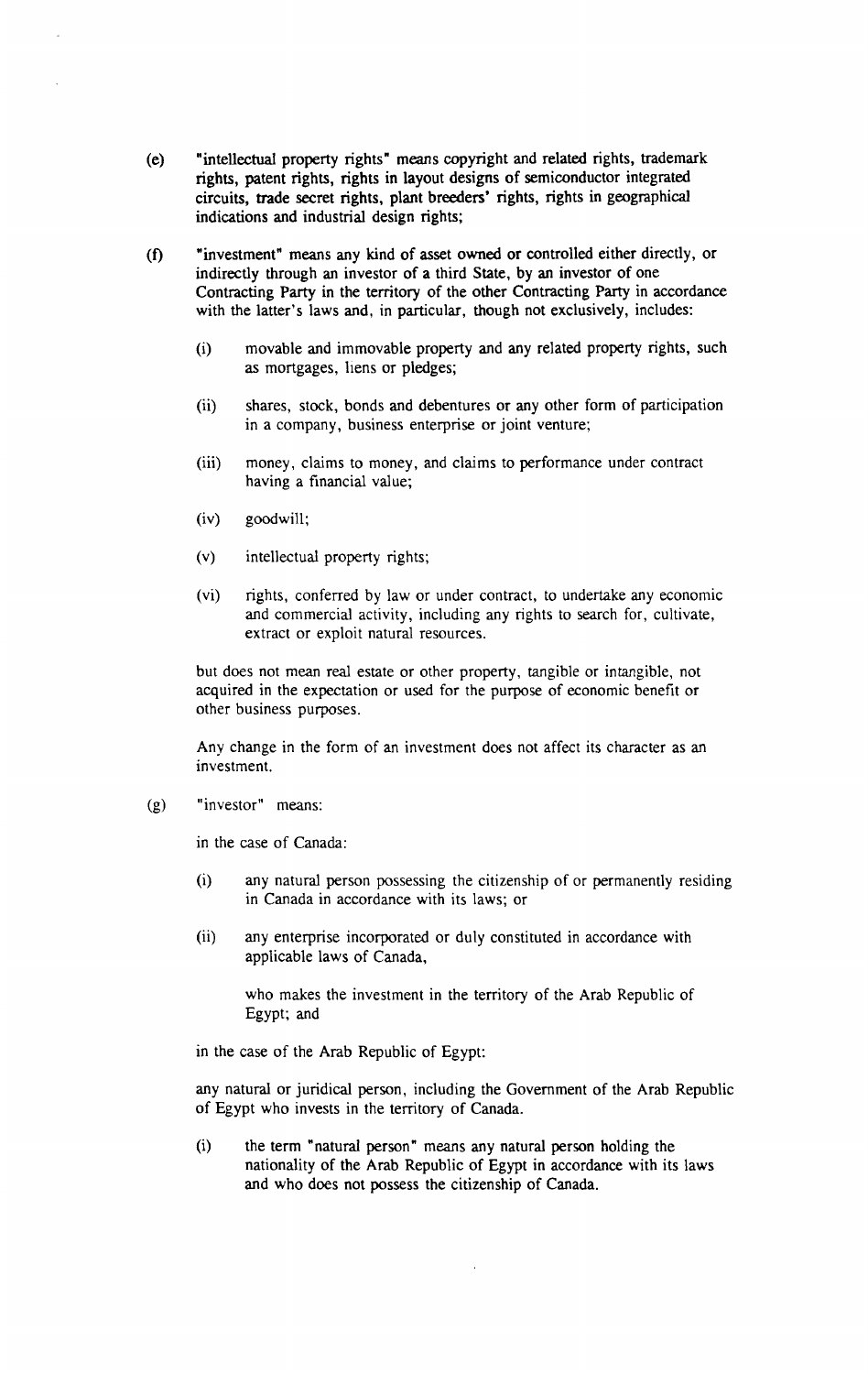- (ii) the term "juridical person " means any entity established in accordance with, and recognized as a juridical person by the laws of the Arab Republic of Egypt: such as public institutions, corporations, foundations, private companies, finns, establishments and organizations, and having permanent residence in the territory of the Arab Republic of Egypt.
- (h) "measure" includes any law, regulation, procedure, requirement, or practice;
- (i) "returns" means all amounts yielded by an investment and in particular, though not exclusively, includes profits, interest, capital gains, dividends, royalties, fees or other current income;
- (j) "state enterprise" means an enterprise that is governmentally-owned or controlled through ownership interests by a government;
- (k) "territory" means:
	- (i) in respect of Canada, the territory of Canada, as well as those maritime areas, including the seabed and subsoil adjacent to the outer limit of the territorial sea, over which Canada exercises, in accordance with international law, sovereign rights for the purpose of exploration and exploitation of the natural resources of such areas;
	- (ii) in respect of the Arab Republic of Egypt, the land territory and territorial waters of the Arab Republic of Egypt, as well as the exclusive economic zone and the continental shelf that extends outside the limits of the territory waters of the Arab Republic of Egypt, over which it has jurisdiction and sovereign rights pursuant to international law.

# ARTICLE **II**

# Establishment, Acguisition and Protection of Investments

- 1. Each Contracting Party shall encourage the creation of favourable conditions for investors of the other Contracting Party to make investments in its territory .
- 2. Each Contracting Party shall accord investments or returns of investors of the other Contracting Party
	- (a) fair and equitable treatment in accordance with principles of international law, and
	- (b) full protection and security.
- 3. Each Contracting Party shall permit establishment of a new business enterprise or acquisition of an existing business enterprise or a share of such enterprise by investors or prospective investors of the other Contracting Party on a basis no less favourable than that which, in like circumstances, it permits such acquisition or establishment by:
	- (a) its own investors or prospective investors; or
	- (b) investors or prospective investors of any third state.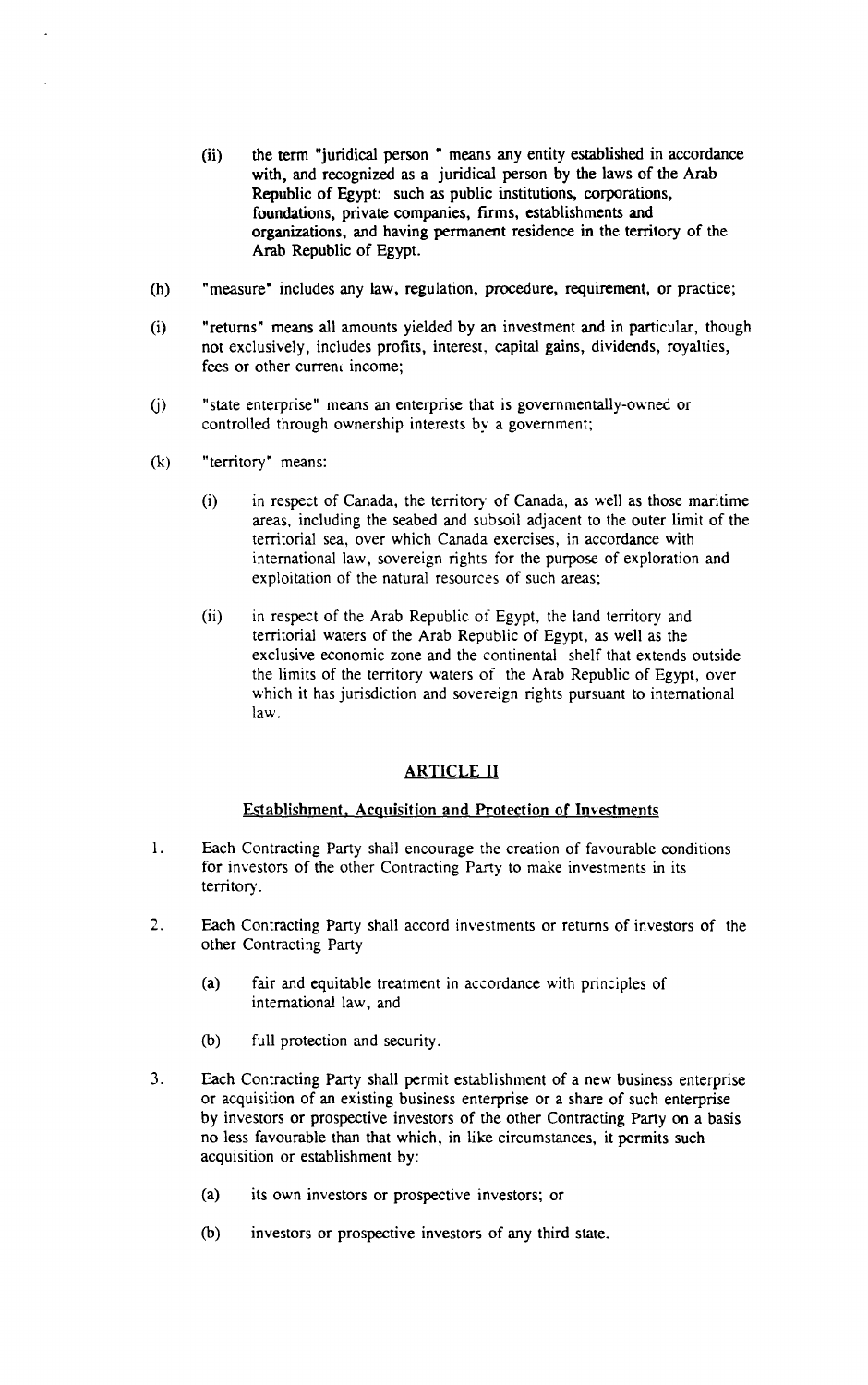- 4. (a) Decisions by either Contracting Party, pursuant to measures not inconsistent with this Agreement, as to whether or not to permit an acquisition shall not be subject to the provisions of Articles XIII or XV of this Agreement.
	- (b) Decisions by either Contracting Party not to permit establishment of a new business enterprise or acquisition of an existing business enterprise or a share of such enterprise by investors or prospective investors shall not be subject to the provisions of Article XIII of this Agreement.

# ARTICLE **m**

### Most-Favoured-Nation (MFN) Treatment after Establishment and Exceptions to MFN

- I. Each Contracting Party shall grant to investments, or returns of investors of the other Contracting Party, treatment no less favourable than that which, in like circumstances, it grants to investments or returns of investors of any third State.
- 2. Each Contracting Party shall grant investors of the other Contracting Party, as regards their management, use, enjoyment or disposal of their investments or returns, treatment no less favourable than that which, in like circumstances, it grants to investors of any third State.
- 3. Subparagraph (3)(b) of Article II and paragraphs (1) and (2) of this Article do not apply to treatment by a Contracting Party pursuant to any existing or future bilateral or multilateral agreement:
	- (a) establishing, strengthening or expanding a free trade area or customs union;
	- (b) negotiated within the framework of the GAIT or its successor organization and liberalizing trade in services; or
	- (c) relating to:
		- (i) aviation;
		- (ii) telecommunications transport networks and telecommunications transport services;
		- (iii) fisheries;
		- (iv) maritime matters, including salvage; or
		- (v) financial services.

# ARTICLE **IV**

### National Treatment after Establishment and Exceptions to National Treatment

I. Each Contracting Party shall grant to investments or returns of investors of the other Contracting Party treatment no less favourable than that which, in like circumstances, it grants to investments or returns of its own investors with respect to the expansion, management, conduct, operation and sale or disposition of investments.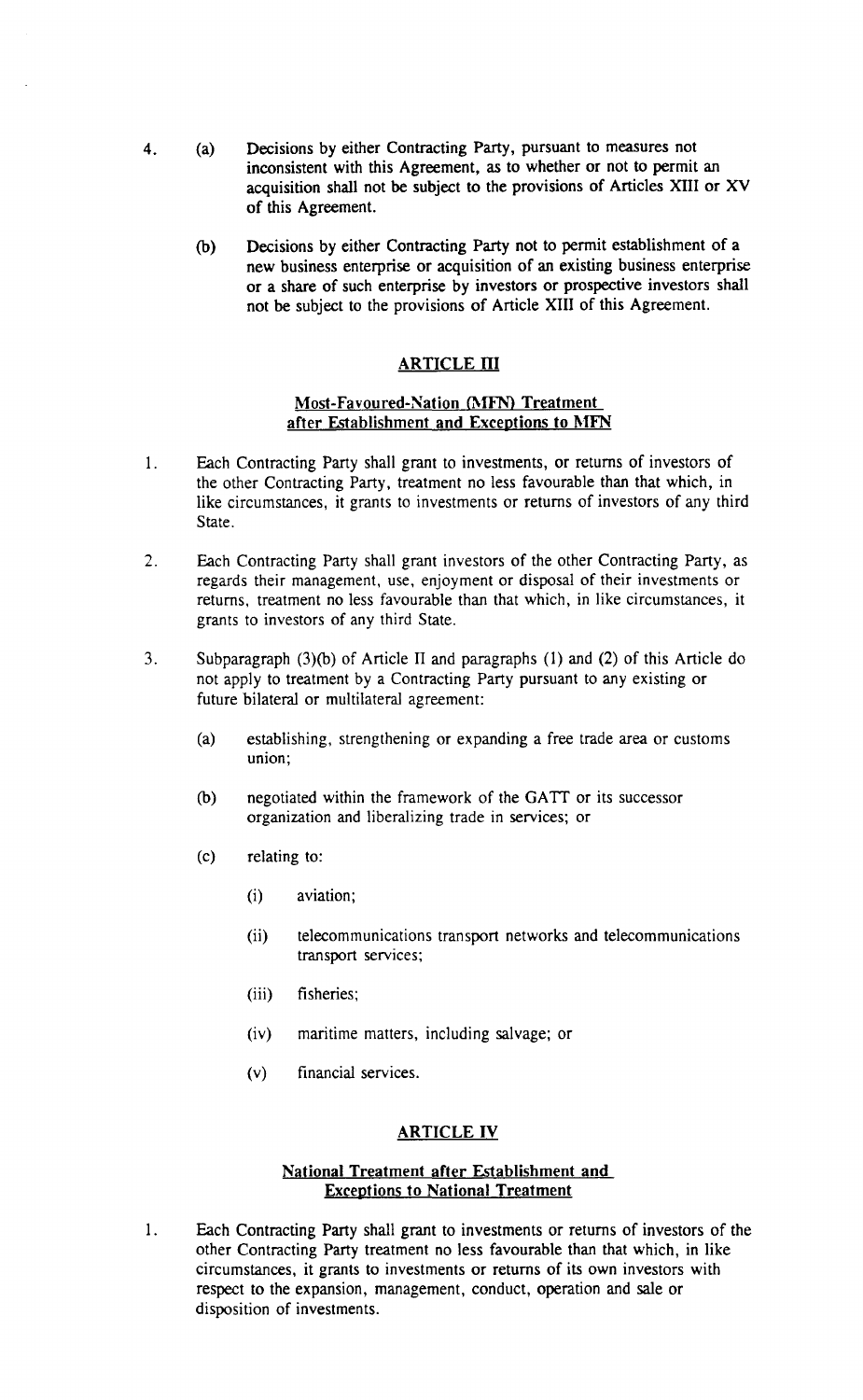- 2. Subparagraph (3)(a) of Article II, paragraph (1) of this Article, and paragraphs (1) and (2) of Article V do not apply to:
	- (a) (i) any existing non-conforming measures maintained within the territory of a Contracting Party; and
		- (ii) any measure maintained or adopted after the date of entry into force of this Agreement that, at the time of sale or other disposition of a government's equity interests in, or the assets of, an existing state enterprise or an existing governmental entity, prohibits or imposes limitations on the ownership of equity interests or assets or imposes nationality requirements relating to senior management or members of the board of directors;
	- (b) the continuation or prompt renewal of any non-conforming measure referred to in subparagraph (a);
	- (c) an amendment to any non-conforming measure referred to in subparagraph (a), to the extent that the amendment does not decrease the conformity of the measure, as it existed immediately before the amendment, with those obligations;
	- (d) the right of each Contracting Party to make or maintain exceptions within the sectors or matters listed in the Annex to this Agreement.

## ARTICLE V

### Other Measures

- 1. (a) A Contracting Party may not require that an enterprise of that Contracting Party, that is an investment under this Agreement, appoint to senior management positions individuals of any particular nationality.
	- (b) A Contracting Party may require that a majority of the board of directors. or any committee thereof, of an enterprise that is an investment under this Agreement be of a particular nationality, or resident in the territory of the Contracting Party, provided that the requirement does not materially impair the ability of the investor to exercise control over its investment.
- 2. Neither Contracting Party may impose any of the following requirements in connection with permitting the establishment or acquisition of an investment or enforce any of the following requirements in connection with the subsequent regulation of that investment:
	- (a) to export a given level or percentage of goods;
	- (b) to achieve a given level or percentage of domestic content;
	- (c) to purchase, use or accord a preference to goods produced or services provided in its territory, or to purchase goods or services from persons in its territory;
	- (d) to relate in any way the volume or value of imports to the volume or value of exports or to the amount of foreign exchange inflows associated with such investment; or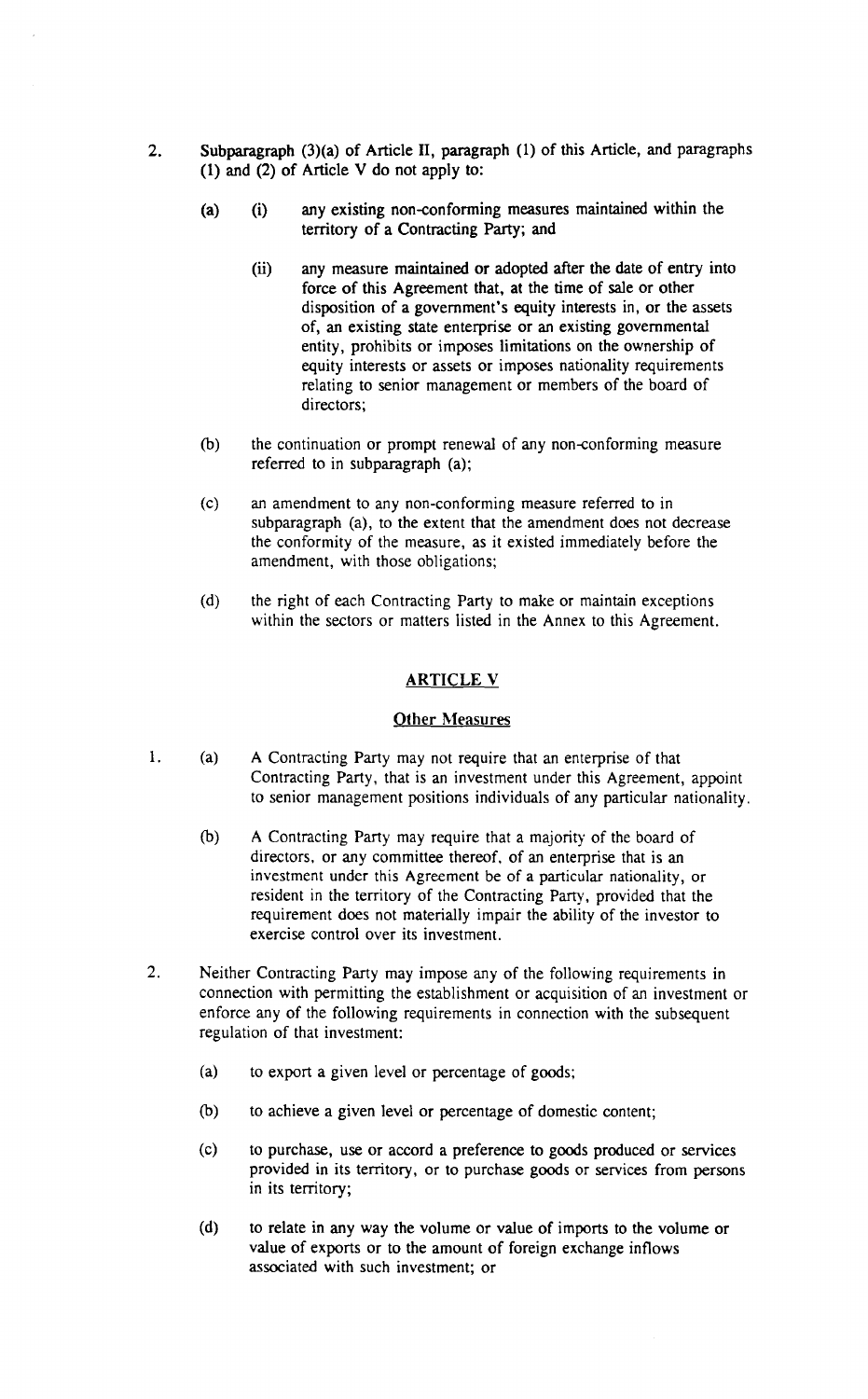- (e) to transfer technology, a production process or other proprietary knowledge to a person in its territory unaffiliated with the transferor, except when the requirement is imposed or the commitment or undertaking is enforced by a court, administrative tribunal or competition authority, either to remedy an alleged violation of competition laws or acting in a manner not inconsistent with other provisions of this Agreement.
- 3. Subject to its laws, regulations and policies relating to the entry of aliens, each Contracting Party shall grant temporary entry to citizens of the other Contracting Party employed by an enterprise who seeks to render services to that enterprise or a subsidiary or affiliate thereof, in a capacity that is managerial or executive.

# ARTICLE VI

### Miscellaneous Exceptions

- 1. (a) In respect of intellectual property rights, a Contracting Party may derogate from Articles III and IV in a manner that is consistent with the Final Act Embodying the Results of the Uruguay Round of Multilateral Trade Negotiations, done at Marrakesh on 15th April, 1994.
	- (b) The provisions of Article VIII do not apply to the issuance of compulsory licenses granted in relation to intellectual property rights, or to the revocation, limitation or creation of intellectual property rights, to the extent that such issuance, revocation, limitation or creation is consistent with the Final Act Embodying the Results of the Uruguay Round of Multilateral Trade Negotiations, done at Marrakesh on 15th April, 1994.
- 2. The provisions of Articles II, III, IV and V of this Agreement do not apply to:
	- (a) procurement by a government or state enterprise;
	- (b) subsidies or grants provided by a government or a state enterprise, including government-supported loans, guarantees and insurance;
	- (c) any measure denying investors of the other Contracting Party and their investments any rights or preferences provided to the aboriginal peoples of Canada; or
	- (d) any current or future foreign aid program to promote economic development, whether under a bilateral agreement, or pursuant to a multilateral arrangement or agreement, such as the OECD Agreement on Export Credits.
- 3. Investments in cultural industries are exempt from the provisions of this Agreement. "Cultural industries" means natural persons or enterprises engaged in any of the following activities:
	- (a) the publication, distribution, or sale of books, magazines, periodicals or newspapers in print or machine readable form but not including the sole activity of printing or typesetting any of the foregoing;
	- (b) the production, distribution, sale or exhibition of film or video recordings;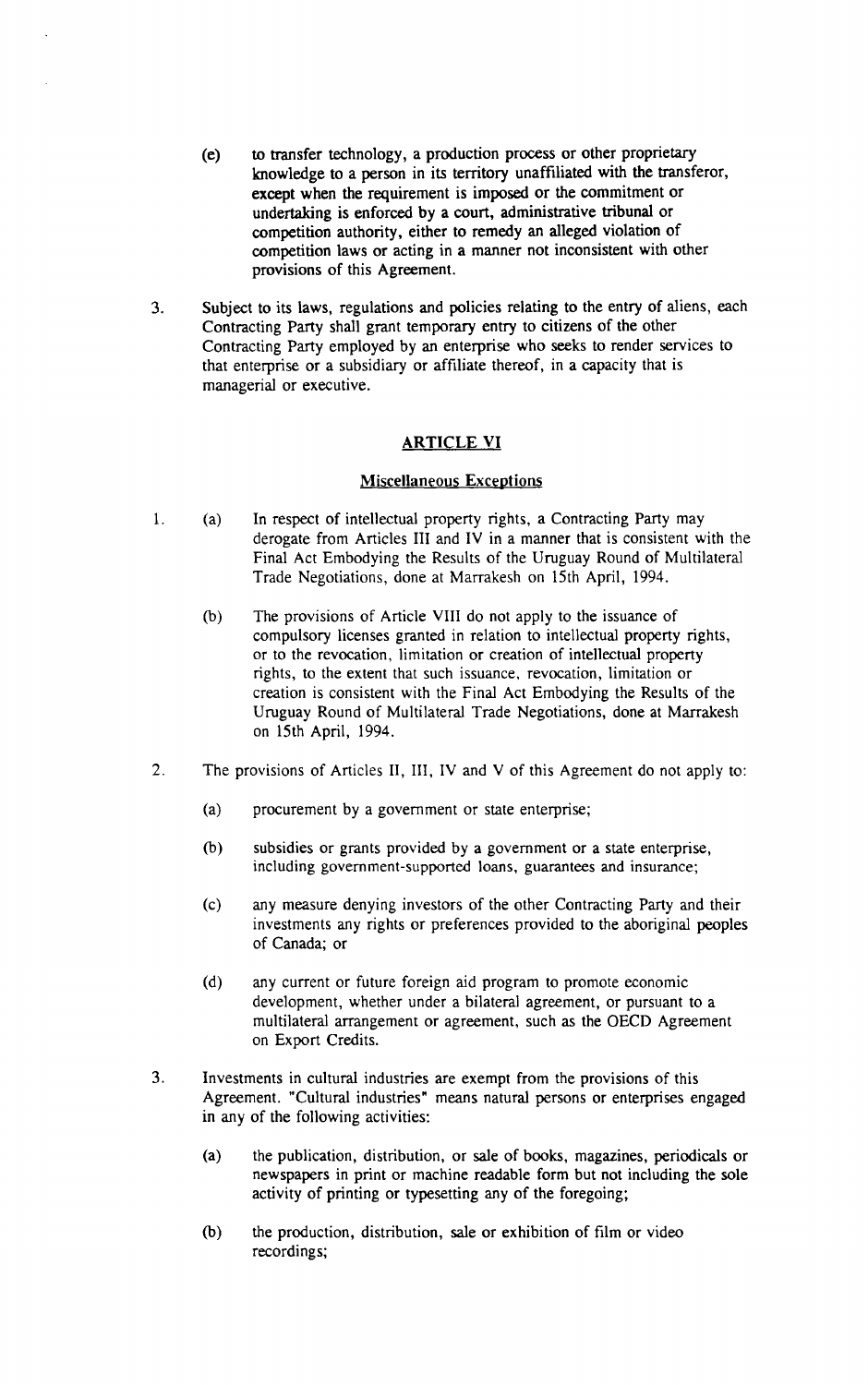- (c) the production, distribution, sale or exhibition of audio or video music recordings;
- (d) the publication, distribution, sale or exhibition of music in print or machine readable form; or
- (e) radiocommunications in which the transmissions are intended for direct reception by the general public, and all radio, television or cable broadcasting undertakings and all satellite programming and broadcast network services.

### **ARTICLE VII**

#### Compensation for Losses

Investors of one Contracting Party who suffer losses because their investments or returns on the territory of the other Contracting Party are affected by an armed conflict, a national emergency or a natural disaster on that territory, shall be accorded by such latter Contracting Party, in respect of restitution, indemnification, compensation or other settlement, treatment no less favourable than that which it accords to its own investors or to investors of any third State.

### ARTICLE VIII

#### **Expropriation**

- 1. Investments or returns of investors of either Contracting Party shall not be nationalized, expropriated or subjected to measures having an effect equivalent to nationalization or expropriation (hereinafter referred to as "expropriation") in the territory of the other Contracting Party, except for a public purpose, under due process of law. in a non-discriminatory manner and against prompt, adequate and effective compensation. Such compensation shall be based on the genuine value of the investment or returns expropriated immediately before the expropriation or at the time the proposed expropriation became public knowledge. whichever is the earlier. shall be payable from the date of expropriation at a normal commercial rate of interest, shall be paid without delay and shall be effectively realizable and freely transferable.
- 2. The investor affected shall have a right. under the law of the Contracting Party making the expropriation, to prompt review. by a judicial or other independent authority of that Party, of its case and of the valuation of its investment or returns in accordance with the principles set out in this Article.

### ARTICLE IX

### Transfer of Funds

- 1. Each Contracting Party shall guarantee to an investor of the other Contracting Party the unrestricted transfer of investments and returns. Without limiting the generality of the foregoing. each Contracting party shall also guarantee to the investor the unrestricted transfer of:
	- (a) funds in repayment of loans related to an investment;
	- (b) the proceeds of the total or partial liquidation of any investment;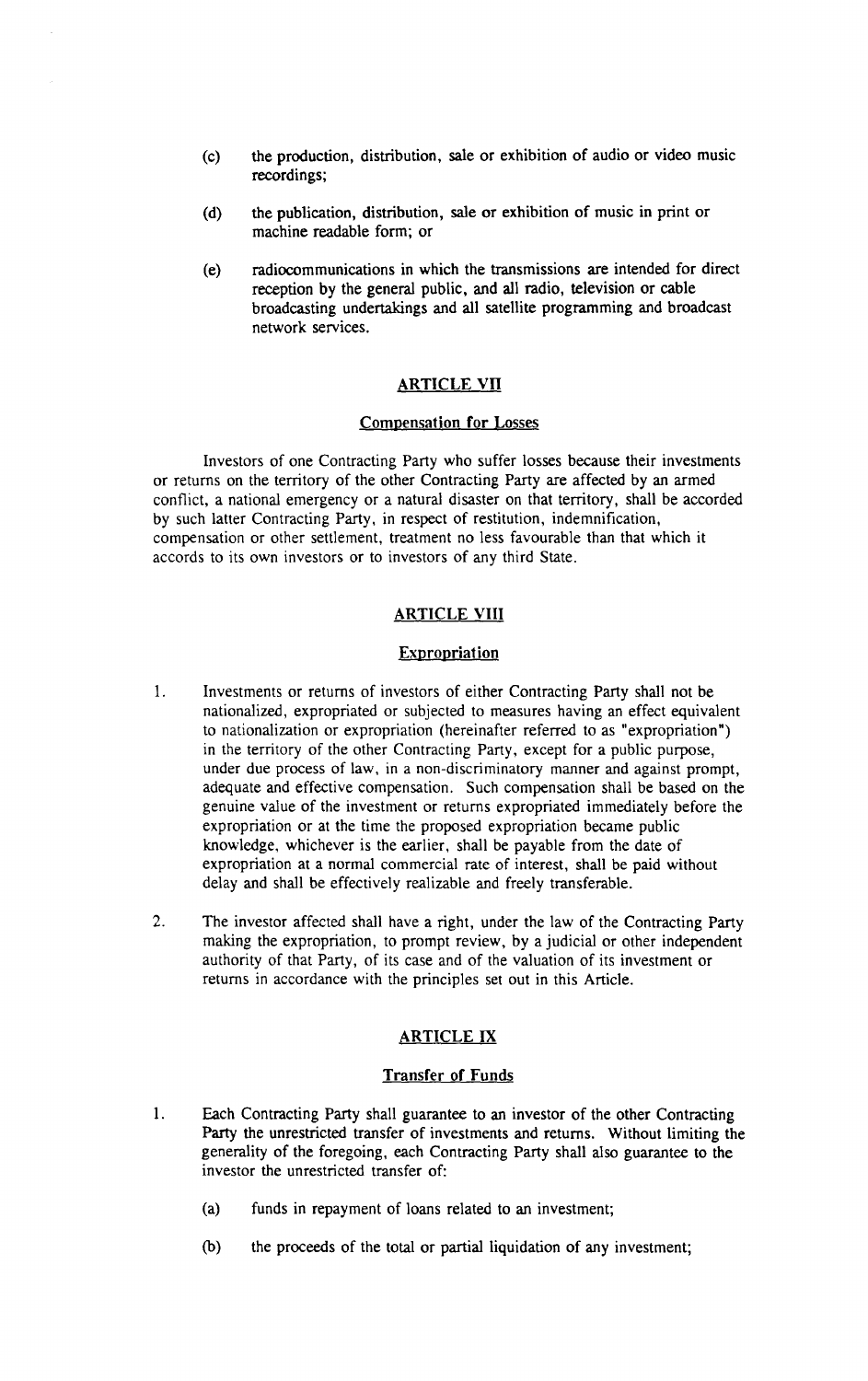- (c) wages and other remuneration accruing to a citizen of the other Contracting Party who was permitted to work in connection with an investment in the territory of the other Contracting Party;
- (d) any compensation owed to an investor by virtue of Articles VII or VIII of the Agreement.
- 2. Transfers shall be effected without delay in the convertible currency in which the capital was originally invested or in any other convertible currency agreed by the investor and the Contracting Party concerned. Unless otherwise agreed by the investor, transfers shall be made at the rate of exchange applicable on the date of transfer.
- 3. Notwithstanding paragraphs 1 and 2, a Contracting Party may prevent a transfer through the equitable, non-discriminatory and good faith application of its laws relating to:
	- (a) bankruptcy, insolvency or the protection of the rights of creditors;
	- (b) issuing, trading or dealing in securities;
	- (c) criminal or penal offenses;
	- (d) reports of transfers of currency or other monetary instruments; or
	- (e) ensuring the satisfaction of judgments in adjudicatory proceedings.
- 4. Neither Contracting Party may require its investors to transfer, or penalize its investors that fail to transfer, the returns attributable to investments in the territory of the other Contracting Party.
- 5. Paragraph 4 shall not be construed to prevent a Contracting Party from imposing any measure through the equitable, non-discriminatory and good faith application of its laws relating to the matters set out in subparagraphs (a) through (e) of paragraph 3.

# ARTICLE X

### Subrogation

- 1. If a Contracting party or any agency thereof makes a payment to any of its investors under a guarantee or a contract of insurance it has entered into in respect of an investment, the other Contracting Party shall recognize the validity of the subrogation in favour of such Contracting Party or agency thereof to any right or title held by the investor.
- 2. A Contracting Party or any agency thereof which is subrogated to the rights of an investor in accordance with paragraph (1) of this Article, shall be entitled in all circumstances to the same rights as those of the investor in respect of the investment concerned and its related returns. Such rights may be exercised by the Contracting Party or any agency thereof or by the investor if the Contracting Party or any agency thereof so authorizes.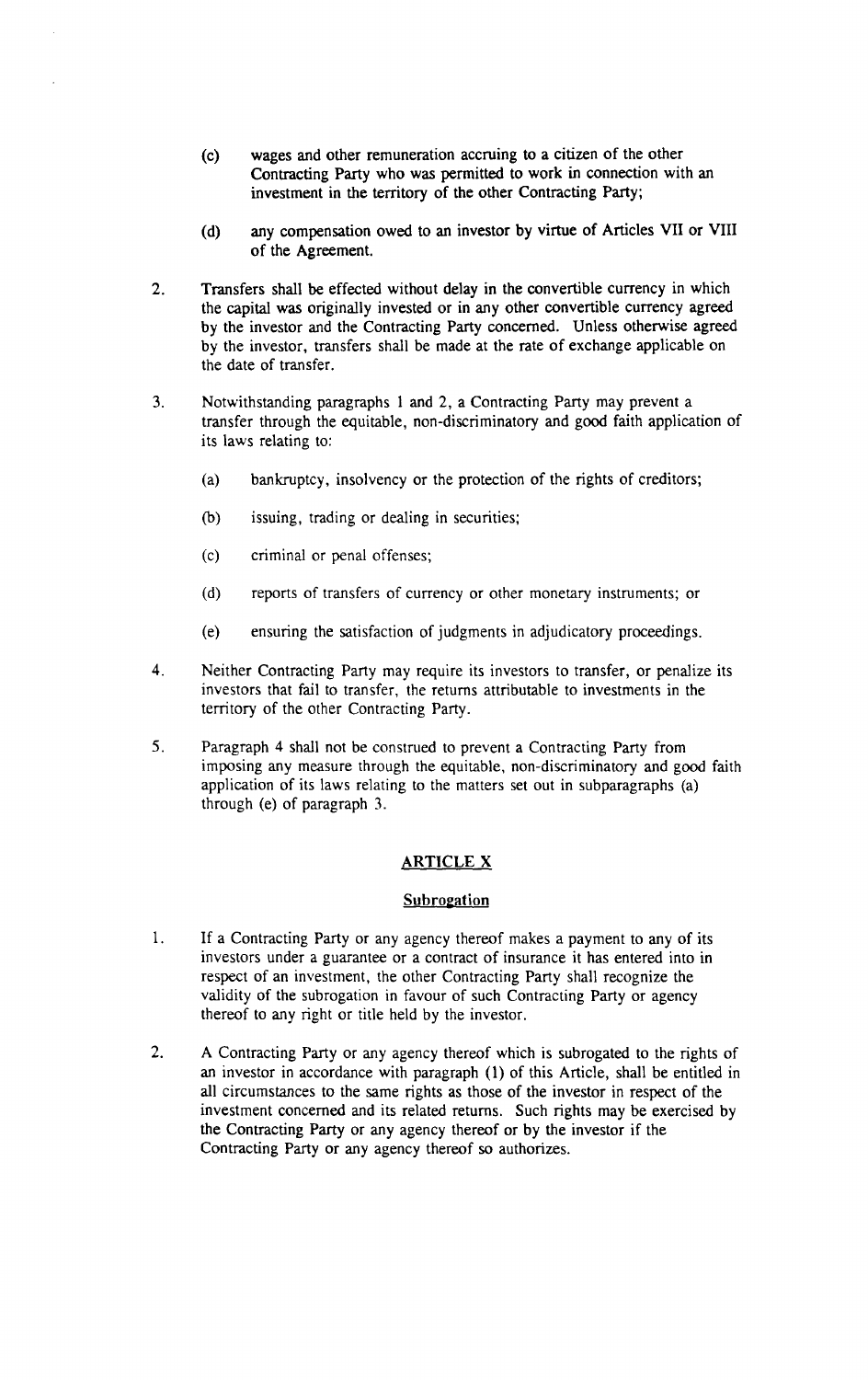## ARTICLE XI

### Investment **in** Financial Services

- 1. Nothing in this Agreement shall be construed to prevent a Contracting Party from adopting or maintaining reasonable measures for prudential reasons, such as:
	- (a) the protection of investors, depositors, financial market participants, policy-holders, policy-claimants, or persons to whom a fiduciary duty is owed by a financial institution;
	- (b) the maintenance of the safety, soundness, integrity or financial responsibility of financial institutions; and
	- (c) ensuring the integrity and stability of a Contracting Party's financial system.
- 2. Notwithstanding paragraphs (1), (2) and (4) of Article IX, and without limiting the applicability of paragraph (3) of Article IX, a Contracting Party may prevent or limit transfers by a financial institution to, or for the benefit of, an affiliate of or person related to such institution or provider, through the equitable, non-discriminatory and good faith application of measures relating to maintenance of the safety, soundness, integrity or financial responsibility of financial institutions.
- 3. (a) Where an investor submits a claim to arbitration under Article XIII, and the disputing Contracting Party invokes paragraphs (I) or (2) above, the tribunal established pursuant to Article XIII shall, at the request of that Contracting Party, seek a report in writing from the Contracting Parties on the issue of whether and to what extent the said paragraphs are a valid defence to the claim of the investor. The tribunal may not proceed pending receipt of a report under this Article.
	- (b) Pursuant to a request received in accordance with subparagraph 3(a), the Contracting Parties shall proceed in accordance with Article XV, to prepare a written report, either on the basis of agreement following consultations, or by means of an arbitral panel. The consultations shall be between the financial services authorities of the Contracting Parties. The report shall be transmitted to the tribunal, and shall be binding on the tribunal.
	- (c) Where, within 70 days of the referral by the tribunal, no request for the establishment of a panel pursuant to subparagraph 3(b) has been made and no report has been received by the tribunal, the tribunal may proceed to decide the matter.
- 4. Panels for disputes on prudential issues and other financial matters shall have the necessary expertise relevant to the specific financial service in dispute.
- 5. Sub-paragraph 3(b) of Article II does not apply in respect of financial services.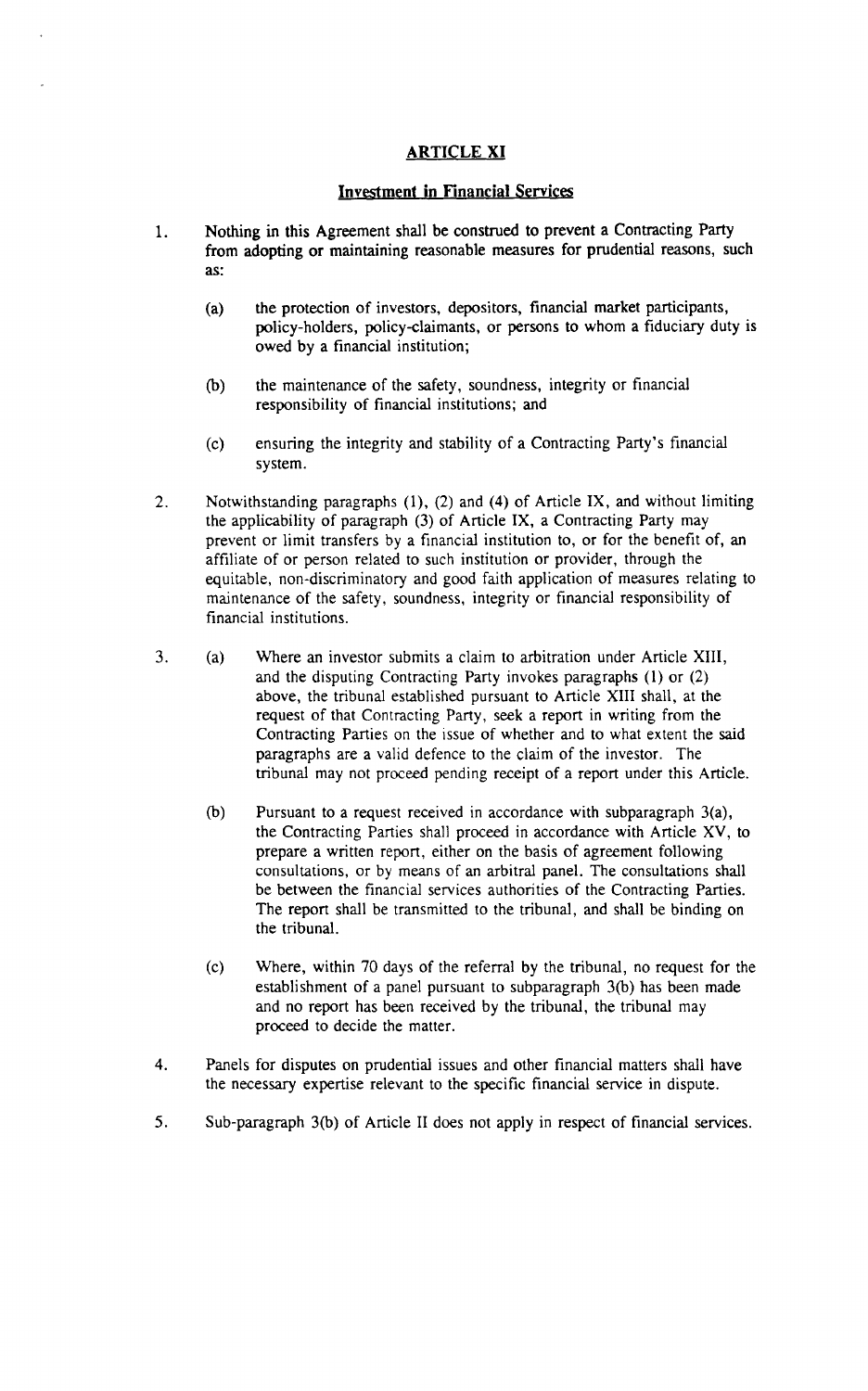# **ARTICLE XII**

## **Taxation Measures**

- 1. Except as set out in this Article, nothing in this Agreement shall apply to taxation measures.
- 2. Nothing in this Agreement shall affect the rights and obligations of the Contracting Parties under any tax convention. In the event of any inconsistency between the provisions of this Agreement and any such convention, the provisions of that convention apply to the extent of the incOl.sistency.
- 3. Subject to paragraph (2), a claim by an investor that a tax measure of a Contracting Party is in breach of an agreement between the central government authorities of a Contracting Party and the investor concerning an investment shall be considered a claim for breach of this Agreement unless the taxation authorities of the Contracting Parties, no later than six months after being notified of the claim by the investor, jointly determine that the measure does not contravene such agreement.
- 4. Article VIII may be applied to a taxation measure unless the taxation authorities of the Contracting Parties, no later than six months after being notified by an investor that he disputes a taxation measure, jointly determine that the measure is not an expropriation.
- 5. If the taxation authorities of the Contracting Parties fail to reach the joint determinations specified in paragraphs (3) and (4) within six months after being notified, the investor may submit its claim for resolution under Article XIII.

# ARTICLE XIII

## Settlement of Disputes between an Investor and the Host Contracting Party

- 1. Any dispute between one Contracting Party and an investor of the other Contracting Party, relating to a claim by the investor that a measure taken or not taken by the former Contracting Party is in breach of this Agreement. and that the investor has incurred loss or damage by reason of, or arising out of, that breach, shall, to the extent possible, be settled amicably between them.
- 2. If a dispute has not been settled amicably through consultations within a period of six months from the date on which it was initiated, it may be submitted by the investor to arbitration in accordance with paragraph (4). For the purposes of this paragraph, a dispute is considered to be initiated when the investor of one Contracting Party has delivered notice in writing to the other Contracting Party alleging that a measure taken or not taken by the latter Contracting Party is in breach of this Agreement, and that the investor has incurred loss or damage by reason of, or arising out of, that breach.
- 3. An investor may submit a dispute as referred to in paragraph (1) to arbitration in accordance with paragraph (4) only if:
	- (a) the investor has consented in writing thereto;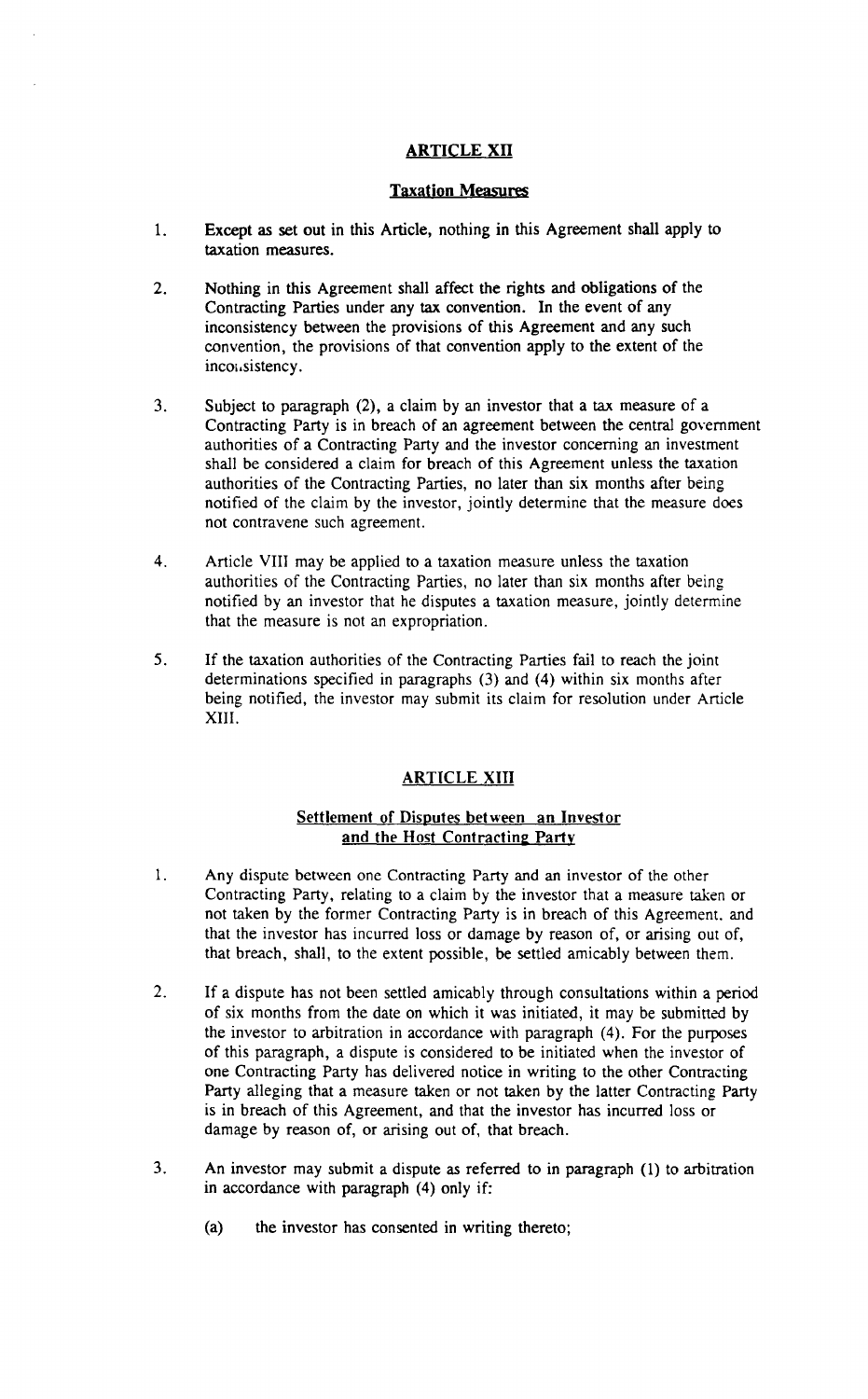- (b) the investor has waived its right to initiate or continue any other proceedings in relation to the measure that is alleged to be in breach of this Agreement before the courts or tribunals of the Contracting Party concerned or in a dispute settlement procedure of any kind;
- (c) if the matter involves taxation, the conditions specified in paragraph 5 of Article XII have been fulfilled; and
- (d) not more than three years have elapsed from the date on which the investor first acquired, or should have first acquired, knowledge of the alleged breach and knowledge that the investor has incurred loss or damage.
- 4. The dispute may, at the election of the investor concerned, be submitted to arbitration under:
	- (a) The International Centre for the Settlement of Investment Disputes (lCSID), established pursuant to the Convention on the Settlement of Investment Disputes between States and Nationals of other States, opened for signature at Washington 18 March, 1965 (ICSID Convention), provided that both the disputing Contracting Party and the Contracting Party of the investor are parties to the ICSID Convention; or
	- (b) the Additional Facility Rules of ICSID, provided that either the disputing Contracting Party or the Contracting Party of the investor, but not both, is a party to the ICSID Convention; or
	- (c) an international arbitrator or ad hoc arbitration tribunal established under the Arbitration Rules of the United Nations Commission on International Trade Law (UNCITRAL).
- 5. Each Contracting Party hereby gives its unconditional consent to the submission of a dispute to international arbitration in accordance with the provisions of this Article.
- 6. (a) The consent given under paragraph (5), together with either the consent given under paragraph (3), or the consents given under paragraph (12), shall satisfy the requirements for:
	- (i) written consent of the parties to a dispute for purposes of Chapter II (Jurisdiction of the Centre) of the ICSID Convention and for purposes of the Additional Facility Rules; and
	- (ii) an "agreement in writing" for purposes of Article II of the United Nations Convention for the Recognition and Enforcement of Foreign Arbitral Awards, done at New York, June 10, 1958 ("New York Convention").
	- (b) Any arbitration under this Article shall be held in a State that is a party to the New York Convention, and claims submitted to arbitration shall be considered to arise out of a commercial relationship or transaction for the purposes of Article 1 of that Convention.]CAN
- 7. A tribunal established under this Article shall decide the issues in dispute in accordance with this Agreement and applicable rules of international law.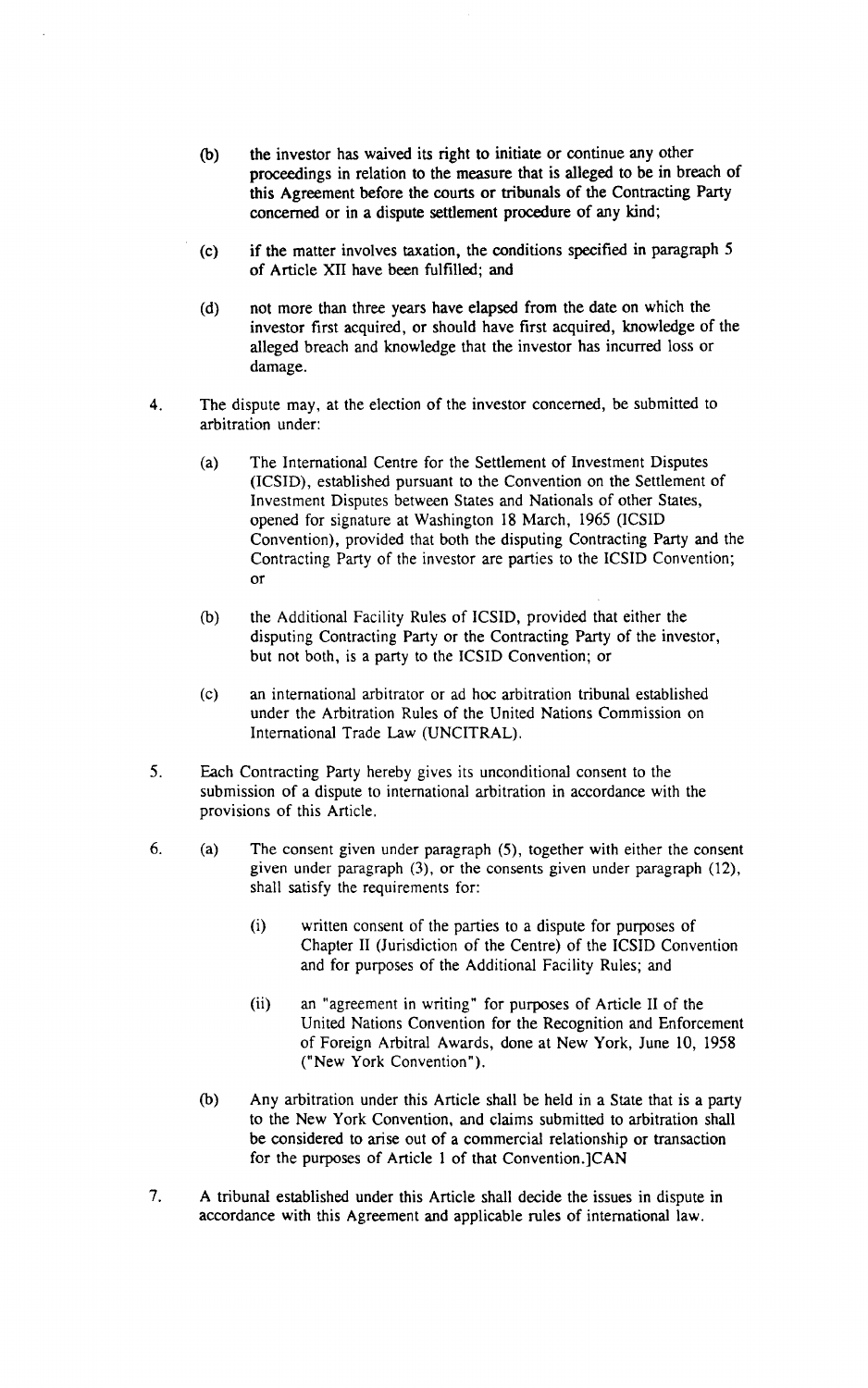- 8. A tribunal may order an interim measure of protection to preserve the rights of a disputing party, or to ensure that the tribunal's jurisdiction is made fully effective, including an order to preserve evidence in the possession or control of a disputing party or to protect the tribunal's jurisdiction. A tribunal may not order attachment or enjoin the application of the measure alleged to constitute a breach of this Agreement. For purposes of this paragraph, an order includes a recommendation.
- 9. A tribunal may award, separately or in combination, only:
	- (a) monetary damages and any applicable interest;
	- (b) restitution of property, in which case the award shall provide that the disputing Contracting Party may pay monetary damages and any applicable interest in lieu of restitution.

A tribunal may also award costs in accordance with the applicable arbitration rules.

- 10. An award of arbitration shall be final and binding and shall be enforceable in the territory of each of the Contracting Parties.
- 11. Any proceedings under this Article are without prejudice to the rights of the Contracting Parties under Articles XIV and XV.
- 12. (a) A claim that a Contracting Party is in breach of this Agreement, and that an enterprise that is a juridical person incorporated or duly constituted in accordance with applicable laws of that Contracting Party has incurred loss or damage by reason of, or arising out of, that breach, may be brought by an investor of the other Contracting party acting on behalf of an enterprise which the investor owns or controls directly or indirectly. In such a case
	- (i) any award shall be made to the affected enterprise;
	- (ii) the consent to arbitration of both the investor and the enterprise shall be required;
	- (iii) both the investor and enterprise must waive any right to initiate or continue any other proceedings in relation to the measure that is alleged to be in breach of this Agreement before the courts or tribunals of the Contracting Party concerned or in a dispute settlement procedure of any kind; and
	- (iv) the investor may not make a claim if more than three years have elapsed from the date on which the enterprise first acquired, or should have first acquired, knowledge of the alleged breach and knowledge that it has incurred loss or damage.
	- (b) Notwithstanding subparagraph 12(a), where a disputing Contracting Party has deprived a disputing investor of control of an enterprise, the following shall not be required:
		- (i) a consent to arbitration by the enterprise under  $12(a)(ii)$ ; and
		- (ii) a waiver from the enterprise under  $12(a)(iii)$ .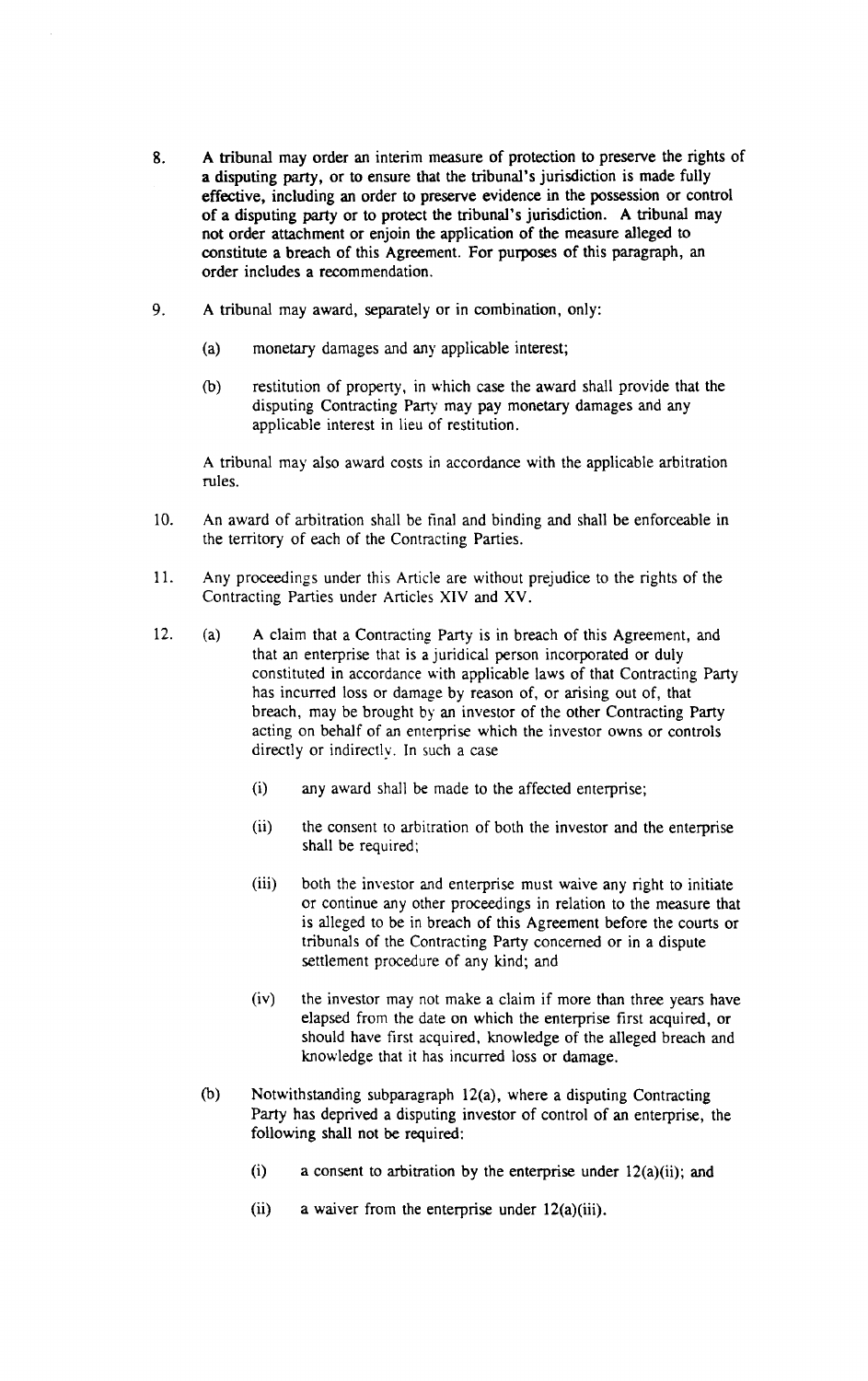### ARTICLE XIV

#### Consultations and Exchange of Information

Either Contracting Party may request consultations on the interpretation or application of this Agreement. The other Contracting Party shall give sympathetic consideration to the request. Upon request by either Contracting Party, information shall be exchanged on the measures of the other Contracting Party that may have an impact on new investments, investments or returns covered by this Agreement.

#### ARTICLE XV

#### Disputes between the **Contracting Parties**

- 1. Any dispute between the Contracting Parties concerning the interpretation or application of this Agreement shall, whenever possible, be settled amicably through consultations.
- 2. If a dispute cannot be settled through consultations, it shall, at the request of either Contracting Party, be submitted to an arbitral panel for decision.
- 3. An arbitral panel shall be constituted for each dispute. Within two months after receipt through diplomatic channels of the request for arbitration, each Contracting Party shall appoint one member to the arbitral panel. The two members shall then select a national of a third State who, upon approval by the two Contracting Parties, shall be appointed Chairman of the arbitral panel. The Chairman shall be appointed within two months from the date of appointment of the other two members of the arbitral panel.
- 4. If within the periods specified in paragraph (3) of this Article the necessary appointments have not been made, either Contracting Party may, in the absence of any other agreement, invite the President of the International Court of Justice to make the necessary appointments. If the President is a national of either Contracting Party or is otherwise prevented from discharging the said function, the Vice-President shal1 be invited to make the necessary appointments. If the Vice-President is a national of either Contracting Party or is prevented from discharging the said function, the Member of the International Court of Justice next in seniority, who is not a national of either Contracting Party, shall be invited to make the necessary appointments.
- 5. The arbitral panel shall determine its own procedure. The arbitral panel shall reach its decision by a majority of votes. Such decision shall be binding on both Contracting Parties. Unless otherwise agreed, the decision of the arbitral panel shall be rendered within six months of the appointment of the Chairman in accordance with paragraphs (3) or (4) of this Article.
- 6. Each Contracting Party shall bear the costs of its own member of the panel and of its representation in the arbitral proceedings; the costs related to the Chairman and any remaining costs shall be borne equally by the Contracting Parties. The arbitral panel may, however, in its decision direct that a higher proportion of costs shall be borne by one of the two Contracting Parties, and this award shall be binding on both Contracting Parties.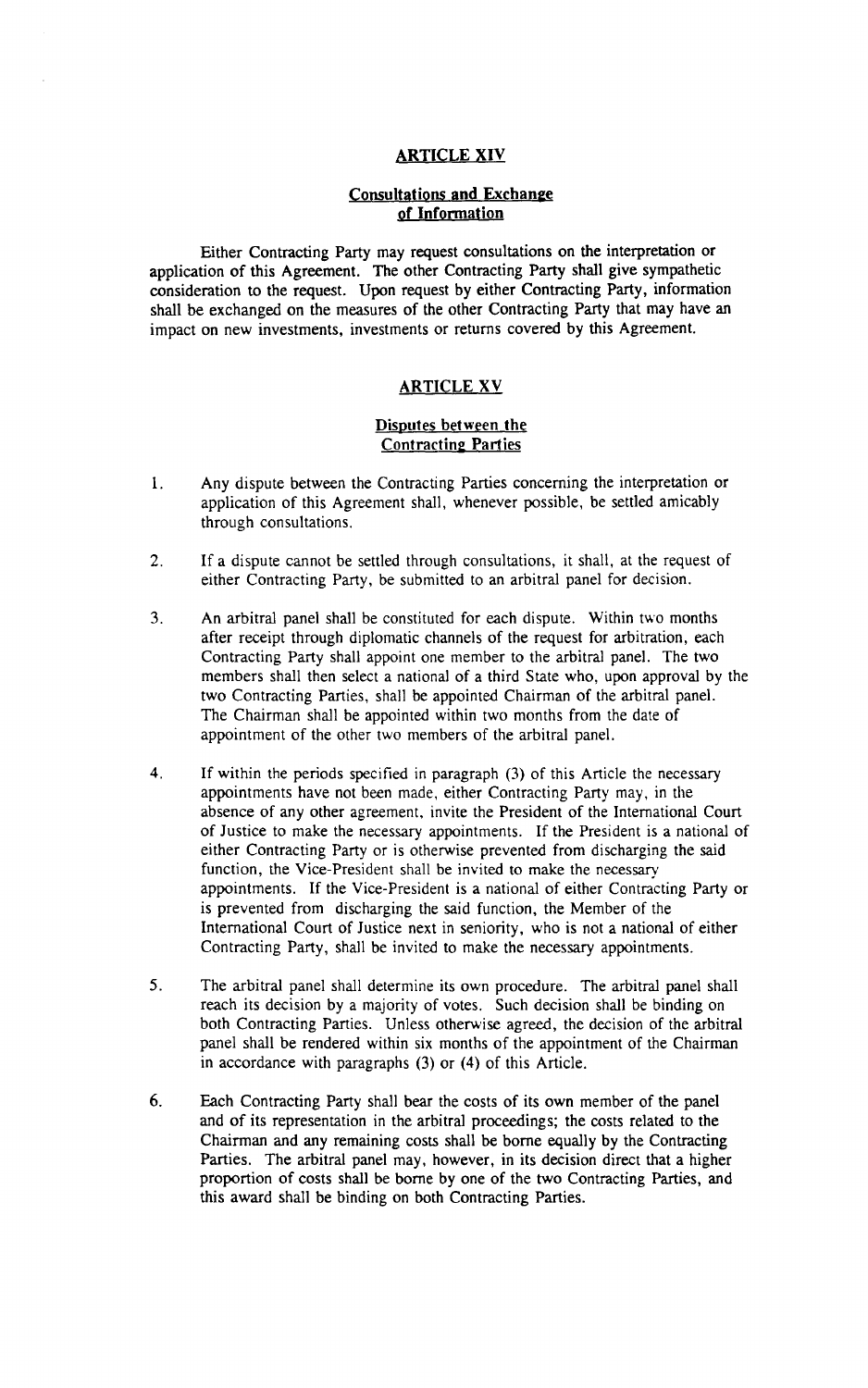7. The Contracting Parties shall, within 60 days of the decision of a panel, reach agreement on the manner in which to resolve their dispute. Such agreement shall normally implement the decision of the panel. If the Contracting Parties fail to reach agreement, the Contracting Party bringing the dispute shall be entitled to compensation or to suspend benefits of equivalent value to those awarded by the panel.

# ARTICLE XVI

## **Transparency**

- 1. The Contracting Parties shall, within a two year period after the entry into force of this Agreement, exchange letters listing, to the extent possible, any existing measures that do not conform to the obligations in subparagraph (3)(a) of Article II, Article IV or paragraphs (1) and (2) of Article V.
- 2. Each Contracting Party shall, to the extent practicable, ensure that its laws, regulations, procedures, and administrative rulings of general application respecting any matter covered by this Agreement are promptly published or otherwise made available in such a manner as to enable interested persons and the other Contracting Party to become acquainted with them.

# ARTICLE XVII

# Application and General Exceptions

- 1. This Agreement shall apply to any investment made by an investor of one Contracting Party in the territory of the other Contracting Party before or after the entry into force of this Agreement.
- 2. Nothing in this Agreement shall be construed to prevent a Contracting Party from adopting, maintaining or enforcing any measure otherwise consistent with this Agreement that it considers appropriate to ensure that investment activity in its territory is undertaken in a manner sensitive to environmental concerns.
- 3. Provided that such measures are not applied in an arbitrary or unjustifiable manner, or do not constitute a disguised restriction on international trade or investment, nothing in this Agreement shall be construed to prevent a Contracting Party from adopting or maintaining measures, including environmental measures:
	- (a) necessary to ensure compliance with laws and regulations that are not inconsistent with the provisions of this Agreement;
	- (b) necessary to protect human, animal or plant life or health; or
	- (c) relating to the conservation of living or non-living exhaustible natural resources if such measures are made effective in conjunction with restrictions on domestic production or consumption.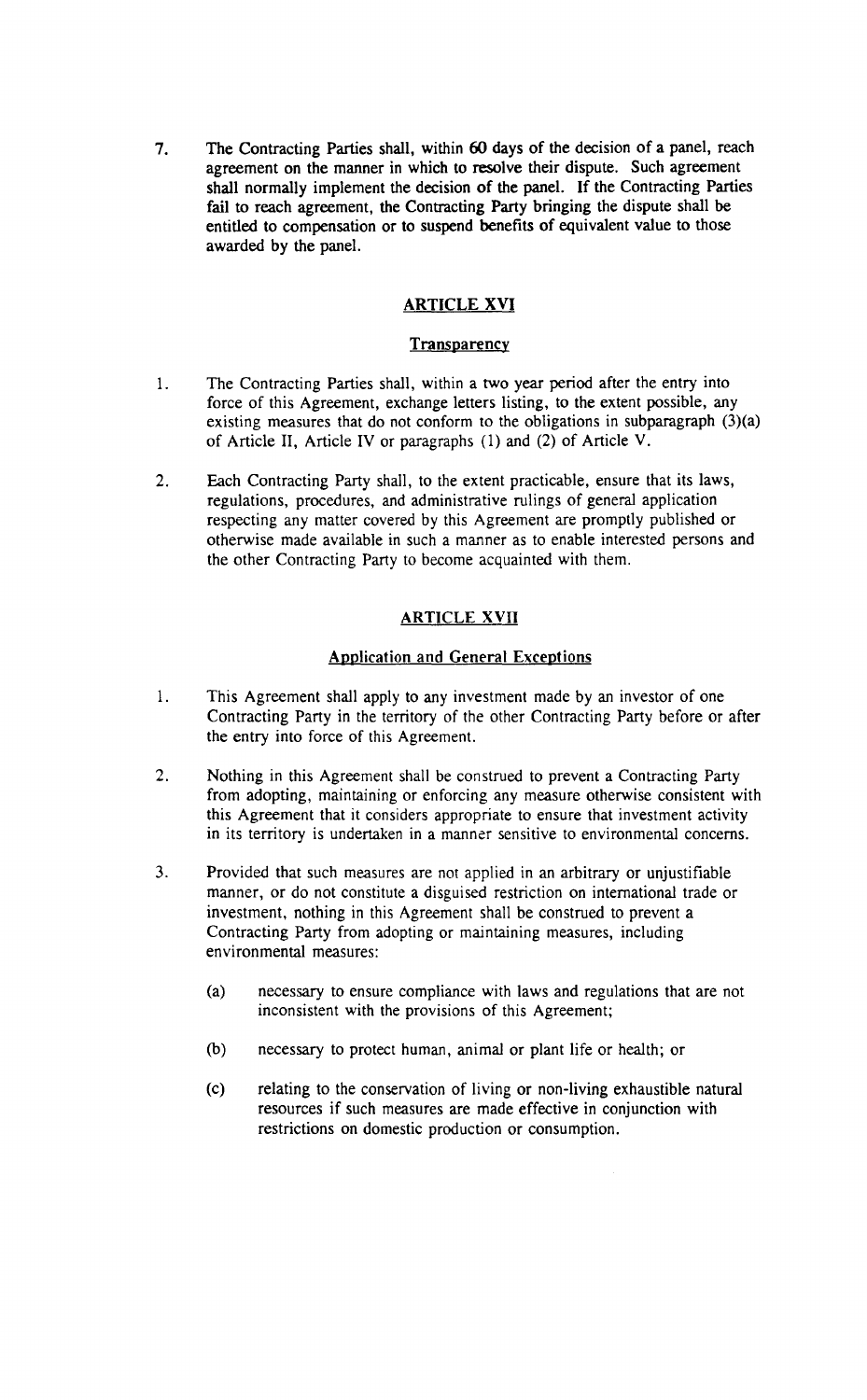#### ARTICLE XVIII

**•** 

#### Entry into force

- 1. Each Contracting Party shall notify the other in writing of the completion of the procedures required in its territory for the entry into force of this Agreement. This Agreement shall enter into force on the date of the latter of the two notifications.
- 2. This Agreement shall remain in force for a period of 15 years and thereafter shall continue in force indefinitely unless either Contracting Party notifies the other Contracting Party in writing of its intention to terminate it. The termination of this Agreement shall become effective one year after notice of termination has been received by the other Contracting Party. In respect of investments or commitments to invest made prior to the date when the termination of this Agreement becomes effective, the provisions of Articles I to XVII inclusive of this Agreement shall remain in force for a period of fifteen years.
- 3. (a) This Agreement may be amended or modified with the agreement, in writing, of the Contracting Parties.
	- (b) Any amendment or modification of this Agreement shall enter into force in accordance with the procedure set out in paragraph (2) above.

IN WITNESS WHEREOF, the undersigned, duly authorized thereto by their respective Governments, have signed this Agreement.

DONE in duplicate, in Cairo, on this  $/3^{th}$  day of November 1996, in the English, French and Arabic languages, all versions being equally authentic.

FOR THE GOVERNMENT OF CANADA

1

I

 $\mathbf{I}$ 

FOR THE GOVERNMENT OF THE ARAB REPUBLIC OF EGYYf

un see Newel AST stawy